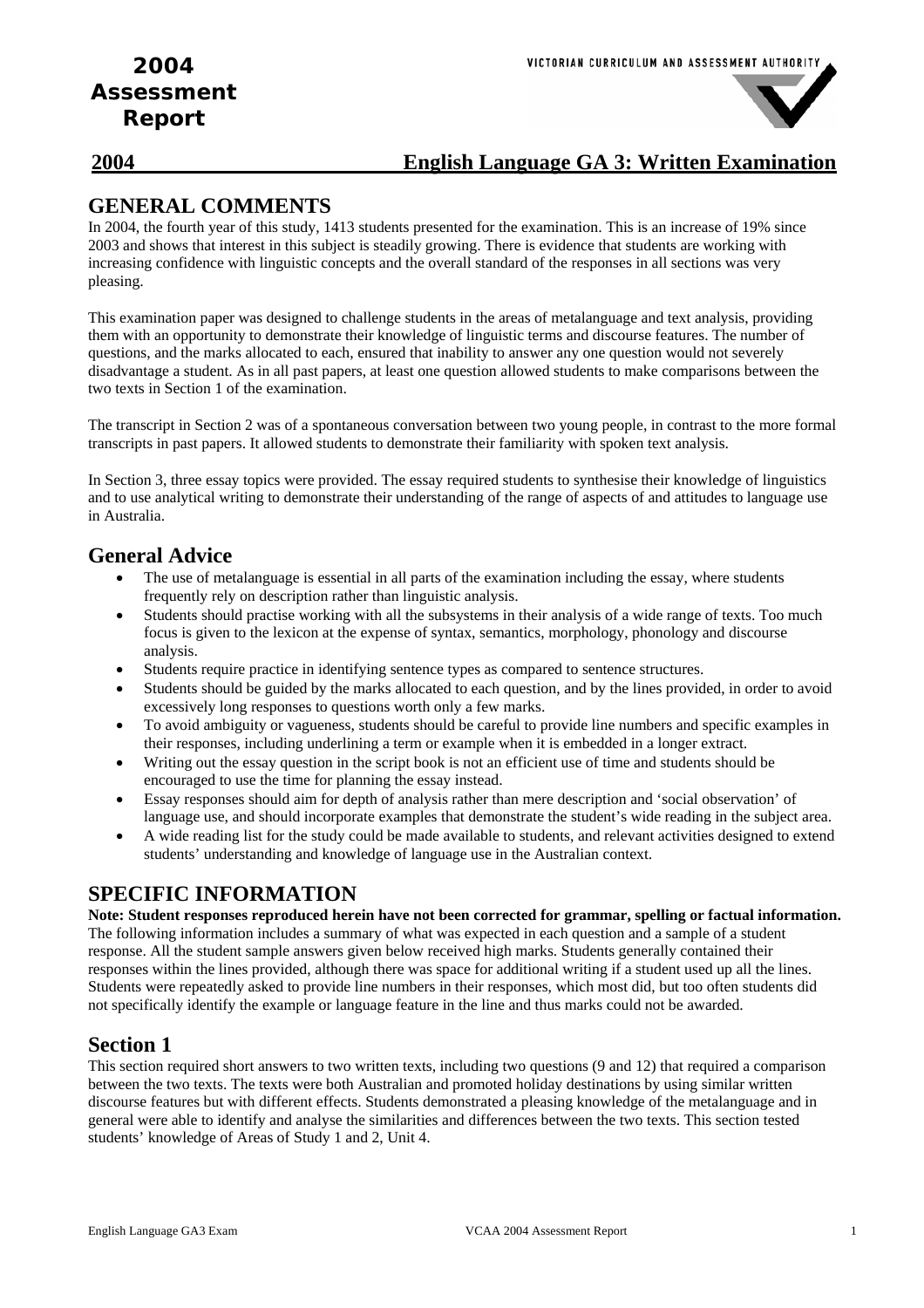

#### **Question 1**

| <b>Marks</b> |  | Average |
|--------------|--|---------|
| 0.<br>΄0     |  | د.      |

This question was answered well by most students, indicating familiarity with the metalanguage and an ability to identify the words as adjectives.

#### **Question 2**

| <b>Marks</b> |  | Average |
|--------------|--|---------|
| o            |  | نە قا   |

This question required students to explain that the adjectives listed in Question 1 provided descriptive information and provided a positive, appealing image of the Whitsundays to attract potential visitors. Answers needed to address both purposes, as in the example below.

*The words identified in question 1 serve to identify some of the features that characterise the Whitsundays as a holiday destination and thus assist the text in providing information to prospective visitors. However, its main function is to promote the Whitsundays as an attractive, desirable holiday destination through the positive connotations attached to the adjectives.* 

| <b>Question 3</b> |  |
|-------------------|--|
|-------------------|--|

| <b>Marks</b>  |    |     | ັ   | Average |
|---------------|----|-----|-----|---------|
| $\frac{6}{9}$ | JU | ⊥ ∪ | - 1 | 1.J     |

While many students were able to correctly identify the sentence types as imperatives, a significant number incorrectly named them as declaratives, or described them as a sentence structure (simple, compound, complex or compoundcomplex). The use of the imperative suggests a directive, urging the reader to participate in the activities, thereby supporting the promotional function of the text. The sequence of imperative clauses fulfils the function of providing information by suggesting that there is a wide range of attractions for all potential tourists.

*These sentences are imperative, suggesting that the audience should partake in these activities, making them seem achievable, urging them and intriguing them to visit the Island in order to complete the suggested activities. They also present information regarding the destination in an effective, interesting format.* 

| <b>Question 4</b> |  |
|-------------------|--|
|-------------------|--|

| <b>Marks</b>  |          |  |        | Average |
|---------------|----------|--|--------|---------|
| $\frac{0}{0}$ | າດ<br>∠ο |  | $\sim$ | 4.U     |

Students gained one mark for each noun phrase identified, and two marks for explaining the effect created by the use of different noun phrases in the text. Students needed to at least include the head noun of the phrase (bolded in the examples below) in order to gain marks.

#### *1. Heart of the Great Barrier Reef (lines 3-4)*

*2. Australian's most desirable holiday destination (lines 4 – 5)* 

*The first noun phrase serves to highlight that the Whitsundays is home to one of the most famous tourist attractions; the fact that the Great Barrier Reef is a renowned tourist attraction creates the impression that the Whitsundays is also a renowned tourist attraction. The second noun phrase, as well as identifying its identity as an Australian holiday destination, creates the impression of the Whitsundays as being some exclusive holiday destination distinct from other holiday destinations.* 

| Ouestion) |  |
|-----------|--|
|           |  |

| <b>Marks</b>   |     |                                     |               | Average           |
|----------------|-----|-------------------------------------|---------------|-------------------|
| $\frac{1}{2}$  | ⊥ ~ |                                     | ້             | 4.4               |
| $\mathbf{r}$ . | . . | $\cdot$ . $\sim$<br>$\cdot$ $\cdot$ | $\sim$ $\sim$ | $\sim$ 100 $\sim$ |

It was pleasing to see students able to clearly identify examples of both lexical and grammatical repetition/listing. Students were required to demonstrate their understanding that this stylistic device was used to densely pack information into the text about the range of activities available, to emphasise a word or phrase by repeating it, or as a cohesive tie linking the different parts of the text. In cases where students only identified one form of listing/repetition it was not possible to award full marks.

*One example of lexical repetition/listing is 'snorkeling, diving, island hopping…….' (lines 20 – 21). One example of grammatical listing is the repeated use of imperative sentences as in 'sail yourself around the clear water…..or choose a crewed charter…..soak up the beauty and wildlife.' (lines 23-30) The use of both lexical and grammatical repetition has a cumulative effect that creates the impression that the Whitsundays has a versatile and vast range of activities to offer its visitors.*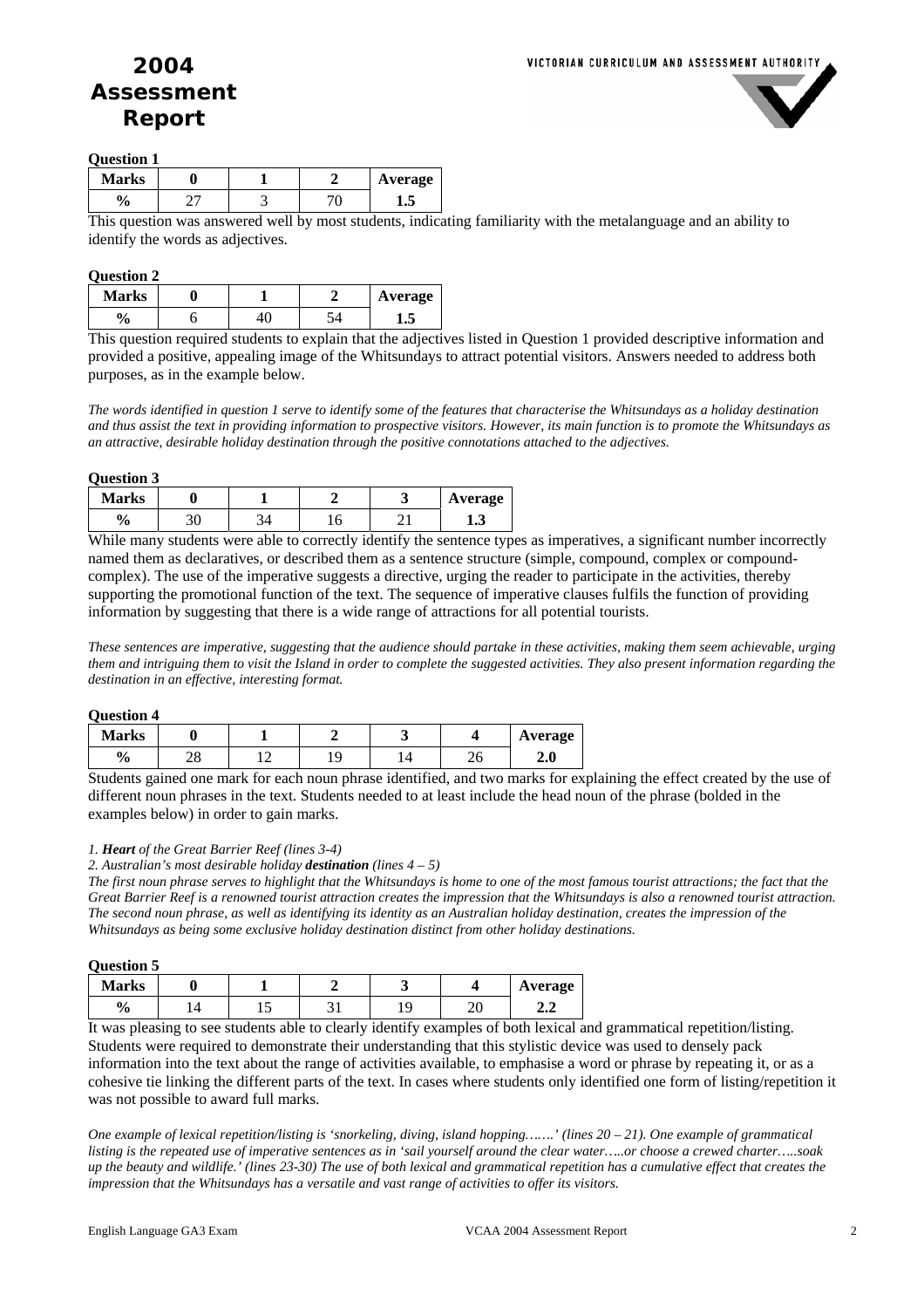

**Question 6** 

| <b>Marks</b>       |                          |    |   |   | Average |
|--------------------|--------------------------|----|---|---|---------|
| $\mathbf{0}$<br>70 | $\overline{\phantom{0}}$ | *∼ | ت | ິ | ◡…      |
|                    |                          |    |   |   |         |

There were many examples of the various features in the text, providing students with plenty of scope for identifying three features. Many students correctly identified three different features and in general explained the effect of each one appropriately. Some answers either missed or were vague about the intended effect, as in the following answer.

*Metaphor: 'heart of the Great Barrier Reef' in lines 3 – 4. The use of metaphor here adds appeal to the holiday destination.* 

A response that demonstrated a student's clear understanding of the effect of the metaphor is shown in the following example.

*An example of metaphor is 'heart of the Great Barrier Reef' (lines 3 – 4), which gives the notion that the Whitsundays is the most important part of the Great Barrier Reef and that it is right in the middle of all the action.* 

#### **Question 7**

| ,            |  |         |
|--------------|--|---------|
| <b>Marks</b> |  | Average |
| 0<br>΄0      |  | Lo.     |

Most students correctly identified two different names, with the most frequent responses being: *The Prom* (lines 3, 7, 13, 22); *the park* (line 12); *a national park* (lines 4-5); *Wilsons Promontory* (line 3); *it* (line 10); *this magnificent national park* (line 14); *the national park* (line 9); *a park for everyone and for all seasons* (line 10); *the southern most tip of the Australian mainland* (lines 3-4); *one of our best loved and most popular national parks* (lines 5-6). Extended explanations about the function of the various names should have been held over until the next question, and students who gave more than was required for this question did not receive any additional marks.

#### **Question 8**

| <b>Marks</b>      |  | Average |
|-------------------|--|---------|
| $\mathbf 0$<br>'0 |  | 1.J     |

Most students were able to answer this question, with the better answers incorporating metalanguage terms. For full marks, students had to include either a full explanation of the reason for using various names, or a metalanguage term and a brief explanation. Answers could refer to repetition (for increased interest), density of information (to create a sense of there being a range of characteristics at Wilsons Prom) and/or shortening or abbreviation (to create a sense of familiarity, ownership).

*The use of synonymy allows the writer to avoid repetition through the repeated use of one noun phrase. This adds variety to the text and makes it more interesting.* 

#### **Question 9**

| <b>Marks</b>  |    |     |    |     |   | Average       |
|---------------|----|-----|----|-----|---|---------------|
| $\frac{0}{0}$ | ∠∪ | - - | ∠∪ | ⊥ J | ⊷ | <br><b>10</b> |

Some students did not read the question carefully and failed to note that a comparison between Texts 1 and 2 was required, instead attempting to discuss lines  $19 - 22$  and lines 23-30 in Text 2. Many students struggled to identify the imperative sentence type and thus did not pick up the different force associated with the use of the imperative in each text.

*The sentence type used in lines 19-22 is imperative sentences. In Text 1 the writer uses imperatives in lines 23-30 aiming to make readers picture themselves at the holiday destination – an invitation. Text 2 in comparison simply tells readers that they should do the things listed – follow the rules. Text 2's use of imperatives is more like an order.* 

#### **Question 10**

| <b>Marks</b>  |   |     |          |   | Average |
|---------------|---|-----|----------|---|---------|
| $\frac{0}{0}$ | ◡ | - - | 70<br>∠∠ | ت | ∠⊷      |

As can be seen from the mean score for this question, most students were able to identify at least some of the grammatical items required. Once again, students sacrificed marks by not clearly indicating the item. This was particularly true with the conjunctions; it was not sufficient for students to state that a conjunction occurred in line 10, the actual conjunction needed to be listed or underlined when a clause or whole sentence was written out.

*Compound: It's…..seasons. (line 10)*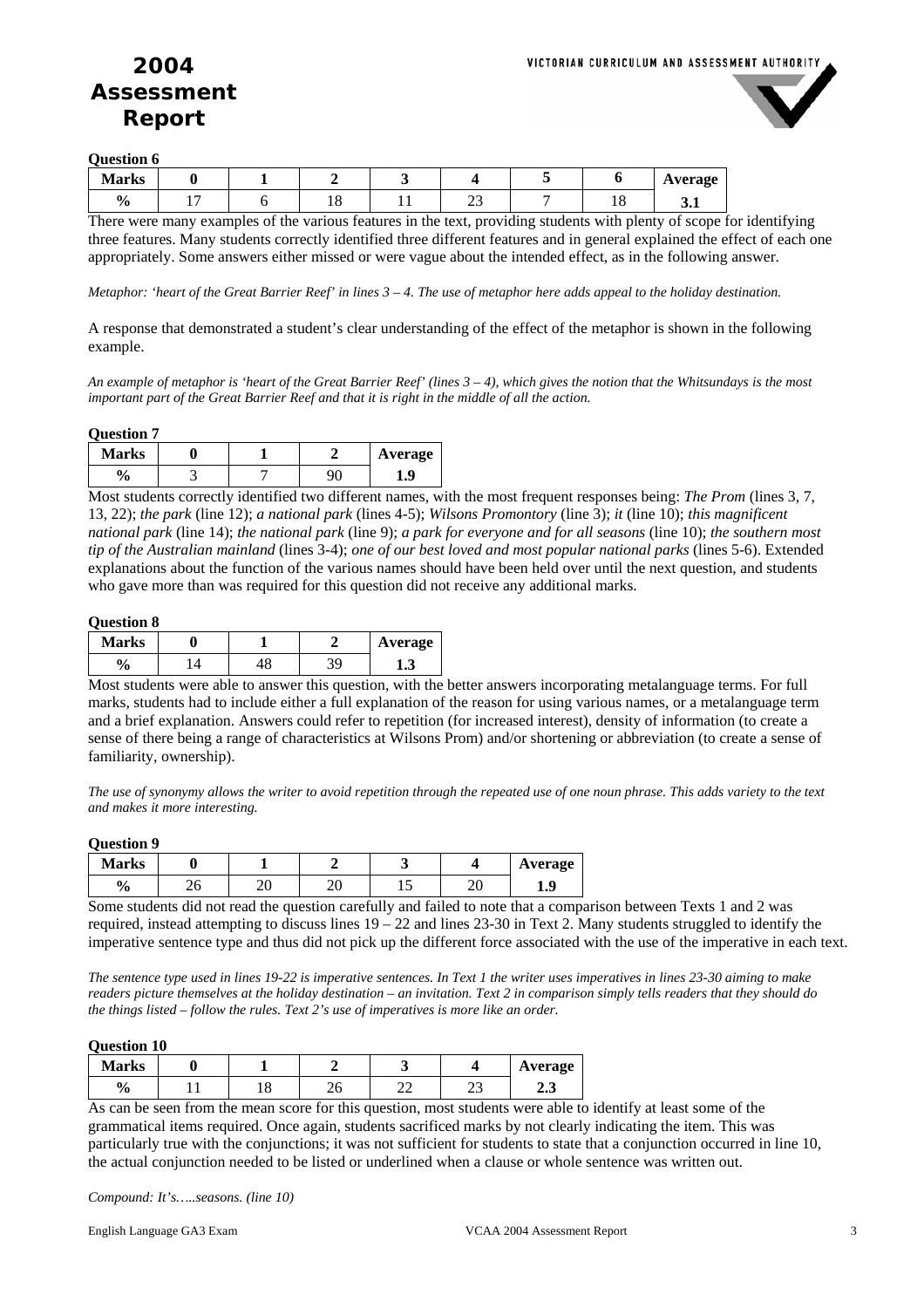

*Simple: Use water wisely at the Prom (line 22) Coordinating conjunctions: and (line 14) but (line 10)* 

### **Question 11**

| <b>Marks</b>  |    |  |  | Average |
|---------------|----|--|--|---------|
| $\frac{0}{0}$ | ັບ |  |  | v.      |

This question proved to be difficult for most students, who often confused 'impersonal' with 'informal'. A few students stated that sentences (in lines 3, 15, 16, 23) were informative or imperative rather than correctly naming the (agentless) passive. A number of students wrote about the absence of personal pronouns rather than dealing with impersonal/formal lexical items that were to be found in the text, such as *permitted* (line 23), *management vehicle tracks* (line 23), and *firearms* (line 15). Full marks were awarded to students who identified an example of sentence structure as well as an example of lexical choice, with an explanation for each example.

*Environmental jargon is used, as in 'management vehicle tracks' in line 23 or 'erosion' in line 21, which are formal lexical items that create a sense of social distance. Passive voice is used often in the list of rules in order to remove the actor, eg, 'firearms, dogs and other pets are not allowed' (line 15) removes reference to the 'we/the park staff' that would be necessary otherwise, giving a more detached feel.* 

| <b>Question 12</b> |               |  |    |         |
|--------------------|---------------|--|----|---------|
| <b>Marks</b>       |               |  |    | Average |
| $\frac{6}{9}$      | ົົ້າ <i>E</i> |  | ∠. |         |

There were many examples of lexical and grammatical listing evident in the text, and although most students could identify one example they frequently did not indicate whether it was an example of lexical or grammatical listing. For full marks, a comparison with Text 1 was required.

*In lines 8 - 9 a lexical list occurs, naming many of the activities which can be undertaken while visiting Wilsons Prom, eg, walking, camping, swimming…..This is similar to the listing in Text 1, lines 20 – 22, which also names activities which can be enjoyed, as both lists appeal to a range of interests and provide information on what can be done there.* 

### **Section 2**

The transcript was of a conversation between two teenage girls, and the topic of the conversation was desserts. The text was characterised by a close social relationship as evidenced by the supportive, harmonious tenor of the discussion. A transcription key was provided. This section tested students' knowledge of Areas of Study 1 and 2, Unit 4

#### **Question 13**

| <b>Marks</b> |     |  | Average |
|--------------|-----|--|---------|
| 'u           | . . |  | ∠.      |

Most students were able to identify the lines at which the topics began and finished, although in a few cases students did not indicate both the start and finish of the topic. Some students wrote about the topics themselves, which was not required and took up students' time unnecessarily. The following answer is succinct and accurate.

| Topic 1) | begins at line 1  |
|----------|-------------------|
|          | ends at line 23   |
| Topic 2) | begins at line 24 |
|          | ends at line 43   |
| Topic 3) | begins at line 44 |
|          | ends at line 61   |

#### **Question 14**

| <b>Marks</b> |  | Average |
|--------------|--|---------|
| 0<br>'0      |  | J.9     |

This question was poorly answered as many students did not discuss the function of the pairs of particles. The question asked for the function of each pair, but many students wrote about the function of each word or of two or three of the words. For full marks, the response had to explain that *well* and *yeah* were transition signals used to frame a topic, while *okay* and *anyway* indicated changes of topic.

*Well (1) and yeah (42) open and close a discussion by the first speaker, preparing the way to say something new. Okay (23) and anyway (43) are used to change the topics of discussion.*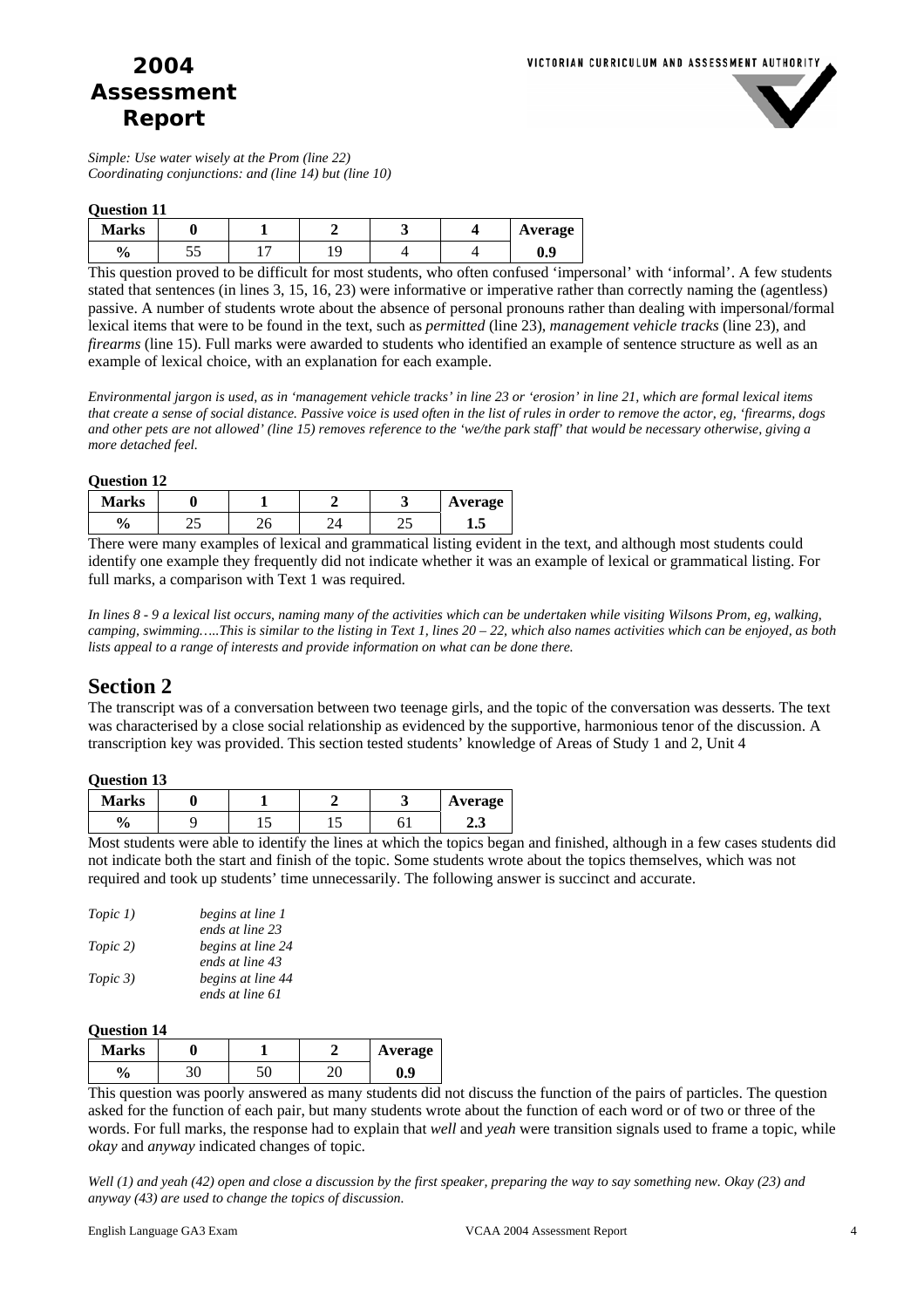

**Question 15** 

| <b>Marks</b> |  |    |   | <b>Average</b> |
|--------------|--|----|---|----------------|
| 0<br>′0      |  | тυ | ັ | 4.U            |

There were many instances of Faye overlapping Erin, and two instances of Erin overlapping Faye. Most students correctly identified an instance of each. A number of students were unclear about the concept of turn taking, and stated that no examples were evident in the transcript. The answers that received full marks identified that the function of the overlapping was to demonstrate harmony and to build a collaborative floor rather than attempting to take over or dominate the conversation.

*Erin overlaps Faye on line 6 to make a comment about strawberries. Faye overlaps Erin on line 19, saying 'yes, yes, yes' to express her agreement with Erin on the desire to include 'strawberries in the middle'. The two girls' overlaps, and their turn taking, build on each others' conversation. This would suggest that social distance is small between the speakers.* 

#### **Question 16**

| <b>Marks</b>      |     | Average |
|-------------------|-----|---------|
| $\mathbf{v}$<br>u | т., |         |

Faye's responses were identified as minimal responses, backchannel signals or supportive utterances designed to show Erin that Faye was listening and encouraging Erin to continue speaking. Most students correctly explained this function, included the metalanguage term or gave an extended explanation, and were awarded full marks.

*Faye uses the backchanneling technique 'yep' in lines 51 – 55 to indicate to Erin that she is paying attention and understands what Erin is saying. Erin is therefore reassured that she has Faye's full attention.* 

#### **Question 17**

| ------------  |  |  |             |           |  |  |         |  |  |
|---------------|--|--|-------------|-----------|--|--|---------|--|--|
| <b>Marks</b>  |  |  |             |           |  |  | Average |  |  |
| $\frac{0}{0}$ |  |  | $\sim$<br>⊷ | nε<br>ں ر |  |  | 4.0     |  |  |

This question built on the knowledge required for the previous two questions. For full marks, students needed to state that the social relationship between the two participants was a close one, which was illustrated by the overlaps and backchannel signals. Other conversational strategies that could be identified for full marks included: animated prosodics (frequent lengthened syllables, rhythmic representation of the beaters); high level of involvement (numerous questions, short frequent turns); informal lexical choice ('spewing'); laughter with friendly tone; or collaborative style (turns that built on each other, similar to a conversational duet).

*Faye and Erin appear to not have a lot of social distance between them, and seem to be 'equal' in social status relative to one another. The freeness with which they overlap and interrupt one another is a sign of intimacy – with a less well-known person this type of interruption might appear rude and impolite. Faye's encouraging 'yep' breaks up Erin's story, but actually provides feedback for Erin to show her the listener is taking an active interest in the conversation. The sometimes informal lexical choice also indicates informality and friendliness, such as 'go down well' (line 2), 'yum' (line 20) and Faye's 'whup, whup, whup' (lines 28, 30, 32).* 

#### **Question 18**

| <b>Marks</b>  |    |   |         |    |  | Average |
|---------------|----|---|---------|----|--|---------|
| $\frac{0}{0}$ | 44 | ت | σr<br>້ | *∿ |  | 1.0     |

Students were not expected to discuss each of Grice's maxims in response to this question, but to comment more generally on the cooperative nature of the conversation. Most importantly, the response had to acknowledge that the conversation was cooperative, as the possible overlaps were affirming of each participant and did not represent disorderliness or dominance. Students who failed to identify the cooperative nature of the conversation had misread the transcript and received no marks.

*The spoken interaction does uphold the cooperative principle of conversation as its two participants have managed to communicate effectively. There is clear understanding between the two, who complete each other's sentences (lines 6-7) and are still understood by each other even when talking at the same time (lines 25-32). They share social rapport in the form of jokes (line 39) and include each other in the conversation through questioning (lines 24, 44, 47).* 

### **Section 3**

| --- - - - - - - - -    |  |  |  |  |  |  |  |  |
|------------------------|--|--|--|--|--|--|--|--|
| <b>Question Chosen</b> |  |  |  |  |  |  |  |  |
|                        |  |  |  |  |  |  |  |  |

English Language GA3 Exam VCAA 2004 Assessment Report 5 As in past years, the final section of the examination required students to write a sustained expository response to one of three possible topics. The essay was designed to assess knowledge of Areas of Study 1 and 2 in Unit 3, and Area of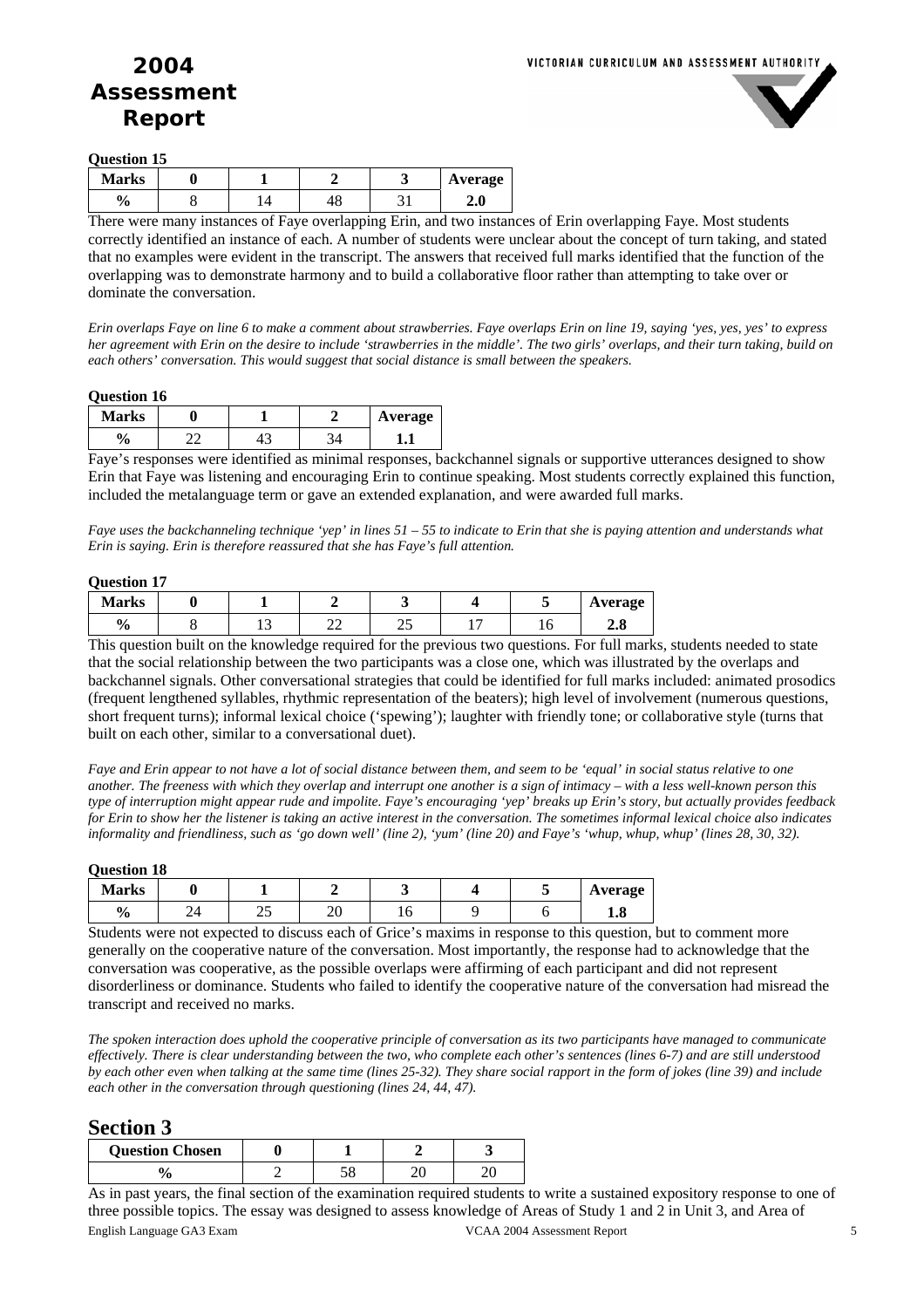

Study 2 in Unit 4 (Question 20). The majority of students chose Question 19. This section provided students with an opportunity to demonstrate their knowledge of sociolinguistics in the Australian context, and it was pleasing indeed to see that the best essays used metalanguage confidently and referred to a range of examples. The better responses included reference to other resources drawn from wide reading on the topics of language use, language change, and attitudes to varieties in Australia. The task required students to write with far more sophistication than simple, instinctive observations of language use. Questions 20 and 21 directed students to discuss a range of subsystems, and although some students did consider more than the lexicon, the other subsystems were too frequently ignored or avoided. A pleasing aspect of this part of the paper was the relative absence of prepared essays, compared to previous years.

#### **Question 19**

The best responses to this topic focussed on one or two groups or individuals, both popular (such as hobby groups and television personalities) and professional (IT specialists, doctors and lawyers). In the discussion of how jargon creates cohesiveness, the following points were made:

- jargon marks group boundaries by defining group membership through the use of language unique to the group, such as slang and technical language
- jargon creates a succinct and precise way of communicating amongst group members, for example, through acronyms, abbreviations, shortenings and technical terms
- jargon confers individuals and groups with authority, for example, through the use of technical language.

Responses that were able to make links between these points to demonstrate how cohesiveness is created demonstrated a thorough understanding of the role of jargon. Essays which attempted to discuss aspects of accent, lexicon, morphology and semantics, and which demonstrated sound understanding of how these subsystems marked out individual and group identity, received high marks. Essays that deviated from the topic (for example into a discussion on slang or political correctness), that repeated examples, or that lacked specific examples scored low marks. The following sample is a complete essay, one which demonstrates an excellent understanding of the range of functions of jargon and which uses the metalanguage with assurance, providing relevant and specific examples. Note the length of the essay, about 770 words – four pages hand-written under examination conditions.

*Language can be employed in a myriad of ways, and the use of jargon in different contexts is one of these. The functions of jargon range from its use as a specialist language or code to its ability to create an in-group and exclude others. Also, some jargon, with the rise and influence of technology and other domains has entered the mainstream and become standardised. It is in these different ways that jargon can create cohesiveness within a speech community.* 

*The role of jargon as a specialist language creates cohesiveness by increasing the efficiency of communication. Professions and interest groups will converse in jargon because they know that those who share the knowledge of this code will understand immediately and no unnecessary explanations will have to take place. It is much simpler and efficient for lawyers to speak in 'legalese' with lexical items such as 'subpoena' and 'chattel'. The meaning is understood straightaway by those who share the jargon and it has saved time because it is easier than saying 'making someone testify' (subpoena) and 'belongings' (chattel). It also sounds slightly more impressive! The communication is made quicker and simpler through jargon and hence ensures cohesiveness because unnecessary explanations are omitted from exchanges and interactions.* 

*The jargon that we use can also promote in-group solidarity, which ensures cohesiveness because the members of the group are made aware by language where they belong. When a group is freely conversing about 'volleys' and 'backhands' they are aware that they belong to the same interest group of tennis. This knowledge can increase the closeness and familiarity within a group because the use of jargon helps the members of the group relate to each other. If a new member joins a group, they will try to immediately pick up on the jargon, so that they feel part of the group. This happens often with teenagers who want nothing more than to be included, and their lexicon will alter to 'teen jargon' or 'teenspeak' to add lexical terms such as 'mad' (good) or 'wak' (bizarre but good). Jargon creates cohesiveness because the members of an in-group will know through the use of language who belongs together and by sharing the use of jargon a stronger social rapport is built.* 

*As well as including members of a group, jargon can be used to deliberately exclude others, which creates cohesion by emphasising who belongs and who doesn't. Often people feel excluded and misled when they are unaware of jargon. The language of the military is an example of this because its jargon deliberately confounds and excludes. For example, terms such as 'collateral damage' (civilian deaths) and 'friendly fire' (being killed by your own troops) confounds because they don't actually have any meaning unless one is familiar with the jargon. Similar situations occur when doctors talk about 'negative patient care outcomes'. Someone who* isn't aware that this actually refers to death is hence misled and feels excluded because they don't understand. Jargon can be *efficient in easing communication, but often it is manipulated to make others feel as outsiders. Through the manipulation of jargon, cohesiveness is created because it puts members of a speech community in their place by deliberately excluding and obfuscating.*

*As well as the role that jargon can play in manipulation, it can also reflect the influences in a speech community by becoming standardised. This can create cohesion because it shows the similar interests and values that a society shares. With the rise of*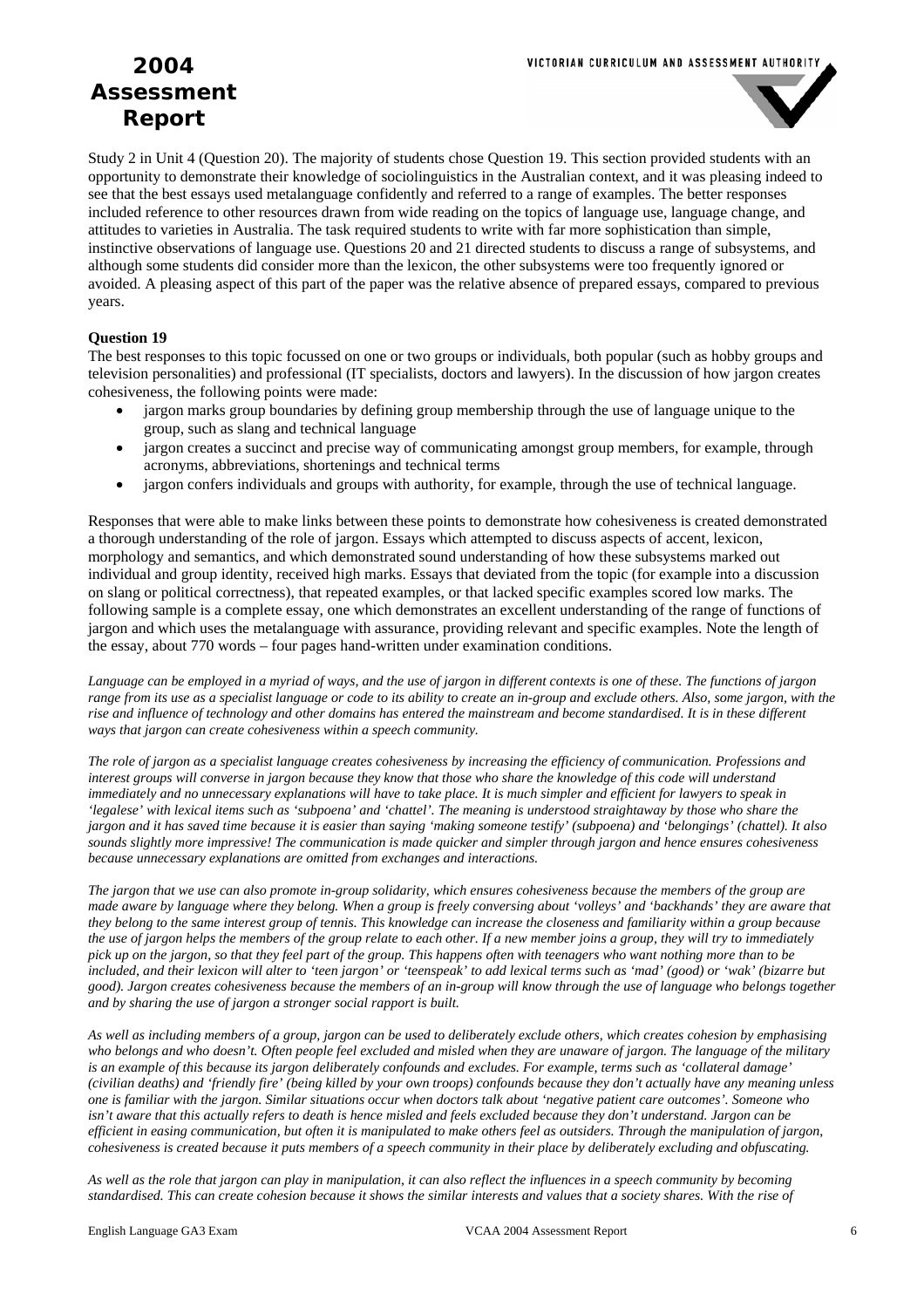#### VICTORIAN CURRICULUM AND ASSESSMENT AUTHORITY

# **2004 Assessment Report**



*technology, jargon that used to be indecipherable to the average person has entered the everyday vernacular. Neologisms such 'gigabyte' and 'hard drive' have become familiar. Semantic shifts with lexical terms such as 'mouse' and 'surfing' are no longer confusing. Similar situations have occurred when cooking shows dominated our airwaves. Everyone began talking about 'tempura' they cooked with their 'Le Creuset' and how useful a 'pestle and mortar' really is. The standardisation, and sometimes codification, of this new jargon has reflected the interests and influences of our society. A sense of cohesion is achieved by this addition of jargon, due to the way it reflects our speech community's values so that no one could be confused about what our society finds important.* 

*Jargon and its different uses is helpful in creating cohesiveness within a speech community. The ways that jargon can make interactions more efficient, increase in-group solidarity while excluding or misleading others and become standardised through popularity, all create this cohesion. Through the use of jargon interests, relationships and values can be reflected which increase cohesiveness. Jargon is an effective language tool which fulfils the many requirements that members of a speech community have.*

#### **Question 20**

Responses to this topic, although significantly fewer in number than for Question 19, were generally of a good standard. There was scope within the topic for discussion of:

- the principle of appropriateness
- the social relationships between participants
- the functions/purposes of the interaction
- the mode of communication
- the means of communication (spoken, written)
- the setting or physical location of the participants.

Most students were guided by the question and attempted to cover more than one of the subsystems in their response. Lexicon is the area in which students demonstrated greatest assurance; however, many students also discussed syntax (ellipsis, impersonal constructions such as bureaucratese), semantics (doublespeak, taboo, distinctive Australian items with cultural understandings), phonetics (reduction in casual speech, accent) and discourse (politeness markers, hedging markers, emoticons and abbreviations). Below are extracts from good essays on this topic, with appropriate examples drawn from the Australian context.

#### **Sample 1**

*Informal language use is acceptable in certain contexts and with certain people. Non-standard and informal language use is generally the most acceptable with peers where the social distance between participants is decreased. Certain lexemes may be used,*  including slang such as 'mate' or' frog and toad' for road, and expletives such as 'shit'. This will, however, only be acceptable when *all participants understand and approve of the use of these lexemes. There may be lexemes specific to a group that are only suitable for use in that group. An example of this may be nicknames that have particular connotations, such as 'Chip' for someone with a chipped tooth. Alterations may also be made with regard to the morphology or phonetics of a lexeme, such as 'Johnno' for 'John'. One may feature elision in speech, as in 'chillin' or 'goin', where the /*η */ sound has become /n/. Ellipsis may also occur with regard to syntax, eg, 'catch ya' rather than 'I will catch you later' (although this itself is relatively informal). A variety of less formal features may be present in an informal context.* 

*When making language choices in relation to formal circumstances, various subsystems will be affected. Lexical choice is likely to be more standard, with the omission of colloquialisms or expletives. One will try to use more sophisticated language when in formal contexts. An example of this may be when writing a letter of complaint to a business and saying something like: 'I sincerely hope that the situation is rectified as soon as possible.' As the social distance is likely to be great between participants, it is likely that polite, formal openings and closings will be expected. Formal circumstances will often also require standard morphology or phonetics, with less elision, for example. It is likely that standard syntax will be used and ellipsis will be minimise, eg, 'Are you ready to proceed with the ballot?' compared to 'Ready?' Someone may use more complex syntax in formal circumstances if attempting to appear more sophisticated in their language use. This occurs in the political domain, with doublespeak (eg, 'non-core promises') and long sentences. These conscious language choices are made because of perceived attitudes about language use. The broader, less standard variety of Australian English is thought, for example, to carry connotations of ugliness and ignorance. Changes to language choices in formal circumstances attempt to uphold the principle of appropriateness.* 

*Language choices are dependent on the context and on social expectations. As native speakers of a language, people have an innate ability to determine what is and is not appropriate language use given certain contexts. People will alter their language to suit their audience, their own intentions and how they wish to be perceived.* 

#### **Sample 2**

*Register influences the language a person uses so it is appropriate for the domain in which they create their text. The domain of law, for example, is recognised with 'legalese' – a language type characterised by use of archaic tautologies[sic], eg, 'aforesaid amendment', 'notwithstanding', 'aforementioned', and specific jargon, eg, 'plaintiff', 'approach the bench', 'at the bar'. These lexemes are interpreted by others who are familiar with the legal system. People such as judges, lawyers and barristers use this*  language and expect it to be used while in the courtroom, as it is appropriate register for the domain. A lawyer would need, however, *to adjust to the domain of 'home' after a day's work, as a different register is required in this context.*